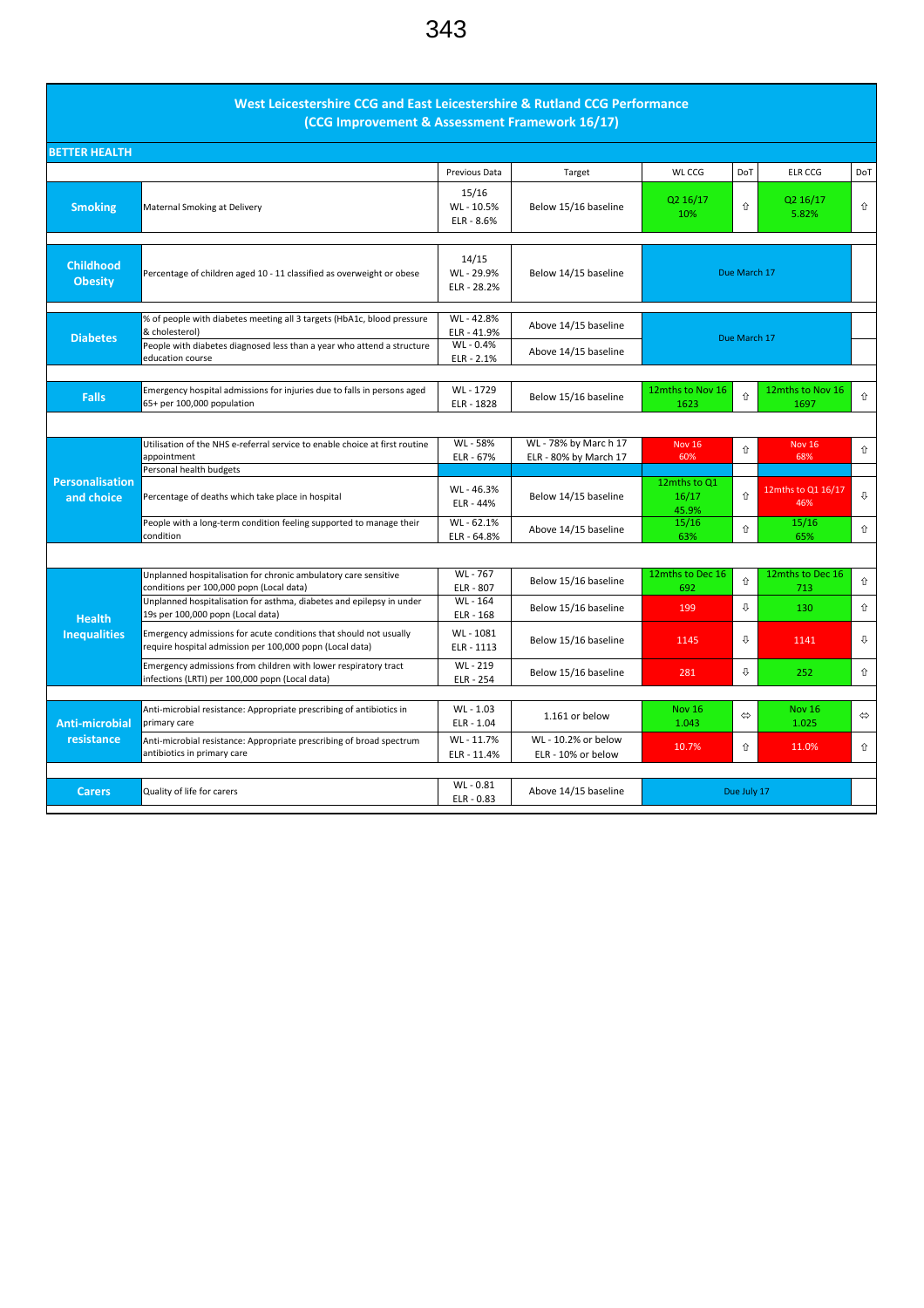344

| <b>BETTER CARE</b>    |                                                                                                                                   |                         |                                          |                         |                                |                          |                   |
|-----------------------|-----------------------------------------------------------------------------------------------------------------------------------|-------------------------|------------------------------------------|-------------------------|--------------------------------|--------------------------|-------------------|
|                       |                                                                                                                                   | Previous Data           | Target                                   | WL CCG                  | DoT                            | <b>ELR CCG</b>           | DoT               |
|                       | Cancers diagnosed at early stage - % of cancers diagnosed at stage                                                                | WL - 46%                | Above 2013 CCG position                  | 2014                    | ⇧                              | 2014                     | ⇧                 |
|                       | 1&2<br>Cancer 62 Day Waits - % of patients receiving first definitive                                                             | ELR - 48.9%<br>WL - 79% |                                          | 49.1%                   |                                | 52.2%                    |                   |
|                       | treatment for cancer within 62 days of an urgent GP referral for                                                                  | ELR - 78.3%             | 85%                                      | YTD Dec 16<br>75%       | ⇩                              | <b>YTD Dec 16</b><br>82% | $\Leftrightarrow$ |
|                       | suspected cancer<br>Cancer 2 Week Wait - % of patients seen within two weeks of an                                                | WL - 91%                |                                          |                         |                                |                          |                   |
| <b>Cancer</b>         | urgent GP referral for suspected cancer                                                                                           | ELR - 91%               | 93%                                      | 93%                     | ⇧                              | 94%                      | ⇧                 |
|                       | Cancer 31 Day Wait - % of patients receiving first definitive<br>treatment within 31 days of a cancer diagnosis                   | WL-96%<br>ELR - 96%     | 96%                                      | 94%                     | ⇩                              | 96%                      | $\Leftrightarrow$ |
|                       | One-year survival for all cancer                                                                                                  | WL-68.6%                | Above 2012 CCG position                  | 2013                    | ⇧                              | 2013                     | ⇧                 |
|                       |                                                                                                                                   | ELR - 69.3%<br>National | Above 2015 National                      | 69.5%<br>2015           | ⇩                              | 70.2%<br>2015            | ⇩                 |
|                       | Cancer patient experience                                                                                                         | position 8.7            | Average (8.7)                            | 8.6                     |                                | 8.6                      |                   |
|                       | IAPT Roll Out - Proportion of people that enter treatment against                                                                 | WL-14.6%                |                                          | YTD Sept 16             |                                | YTD Sept 16              |                   |
|                       | the level of need in the general population (CCG)                                                                                 | ELR - 14%               | 15%                                      | 13.6%                   | ⇩                              | 12.7%                    | ⇧                 |
|                       | IAPT Recovery Rate (CCG)                                                                                                          | WL-51%<br>ELR -55%      | 50%                                      | 49%                     | ⇩                              | 56%                      | ⇩                 |
|                       | 75% of people with relevant conditions to access talking therapies                                                                | WL-45%                  | 75%                                      | 65%                     | ⇧                              | 70%                      | ⇩                 |
|                       | in 6 weeks<br>95% of people with relevant conditions to access talking therapies                                                  | ELR-52%<br>WL-95%       |                                          |                         |                                |                          |                   |
| <b>Mental Health</b>  | in 18 weeks                                                                                                                       | ELR - 97%               | 95%                                      | 99%                     | ⇧                              | 99%                      | ⇧                 |
|                       | 50% of people experiencing first episode of psychosis to access<br>treatment within two weeks                                     | WL-50%<br>ELR - 100%    | 50%                                      | <b>Nov 16</b><br>89%    | ⇧                              | <b>Nov 16</b><br>87%     | ⇔                 |
|                       | Mental Health - Care Programme Approach (CPA) - % of patients                                                                     |                         |                                          |                         |                                |                          |                   |
|                       | under adult mental illness on CPA who were followed up within 7<br>days of discharge from psychiatric in-patient care             | WL-96%<br>ELR - 96%     | 95%                                      | 98%                     | ⇧                              | 98%                      | ⇔                 |
|                       |                                                                                                                                   |                         |                                          |                         |                                |                          |                   |
|                       | Reliance on specialist inpatient care for people with a learning                                                                  |                         |                                          |                         |                                |                          |                   |
| <b>Learning</b>       | disability and/or autism                                                                                                          |                         | 39.82 by Q3 16/17 LLR (34<br>patients)   |                         | Q <sub>3</sub>                 | 52.71 (45 patients)      | $\Leftrightarrow$ |
| <b>Disability</b>     | (per 1m pop) ALL LLR<br>Proportion of people with a learning disability on the GP register                                        | WL-57%                  |                                          | 15/16                   |                                | 15/16                    |                   |
|                       | receiving an annual health check                                                                                                  | ELR - 54%               | Above 14/15 CCG position                 | 31%                     | ⇩                              | 34%                      | ⇩                 |
|                       |                                                                                                                                   | WL-66.4%                |                                          | <b>Dec 16</b>           |                                | <b>Dec 16</b>            |                   |
|                       | Estimated diagnosis rates for people with dementia                                                                                | ELR - 61.9%             | 66.7%                                    | 66.7%                   | ⇧                              | 62.6%                    | ⇧                 |
| <b>Dementia</b>       | The percentage of patients diagnosed with dementia whose care<br>plan has been reviewed in a face-to-face review in the preceding | WL-77.9%                | Above 14/15 CCG position                 | 15/16                   | ⇩                              | 15/16                    | ⇧                 |
|                       | 12 months                                                                                                                         | ELR - 73.7%             |                                          | 76.7%                   |                                | 74%                      |                   |
|                       |                                                                                                                                   | WL-8.4%                 |                                          |                         |                                |                          |                   |
|                       | Neonatal mortality and still births per 1,000 population                                                                          | ELR - 4.4%              | Below 2013 CCG position                  | 8.2                     | ⇧                              | 6.7                      | ⇩                 |
| <b>Maternity</b>      | Women's experience of maternity services                                                                                          | England 79.7            | Above 2015 England average               | 80                      | ⇧                              | 79.2                     | ⇩                 |
|                       |                                                                                                                                   |                         | 2015 only, no England position (CCGs in  |                         |                                |                          |                   |
|                       | Choices in maternity services                                                                                                     |                         | highest number of peers therefore green) | 63.3                    |                                | 67.3                     |                   |
|                       |                                                                                                                                   |                         |                                          |                         |                                |                          |                   |
|                       | Emergency admissions for urgent care sensitive conditions                                                                         | WL-1890<br>ELR - 2067   | Below 15/16 baseline                     | 12mth to Dec 16<br>1972 | ⇩                              | 12mth to Dec 16<br>2079  | ⇩                 |
|                       | A&E Waiting Time - % of people who spend 4 hours or less in A&E (UHL)                                                             | 87%                     | UHL 91.2% STF by March 17 /              |                         |                                | <b>YTD end Dec 16</b>    | ⇩                 |
|                       |                                                                                                                                   |                         | 95% national target                      |                         | 79%                            |                          |                   |
|                       | Emergency admissions to any provider following a previous discharge<br>from any provider within 30 days (per 100,000 popn)        | WL - 1508<br>ELR - 1631 | Below 15/16 position                     | 12mth to Dec 16<br>1626 | 几                              | 12mth to Dec 16<br>1597  | ⇧                 |
|                       | Trolley Waits in A&E - Number of patients who have waited over 12                                                                 |                         |                                          |                         |                                | <b>YTD end Dec 16</b>    |                   |
|                       | hours in A&E from decision to admit to admission (UHL)                                                                            | $\overline{2}$          | UHL <sub>0</sub>                         |                         | 1 (Leicester City CCG patient) | ⇩                        |                   |
|                       | Ambulance Handover time - Number of handover delays of > 30 minutes<br>(UHL)                                                      | 21%                     | EMAS / UHL 0%                            |                         | 18%                            |                          | ⇩                 |
|                       | Ambulance Handover time - Number of handover delays of > 1 hour                                                                   | 13%                     | EMAS / UHL 0%                            |                         | 10%                            |                          | ⇩                 |
| <b>Urgent and</b>     | (UHL)                                                                                                                             | 69%                     | <b>EMAS - 68% STF</b>                    |                         | 69%                            |                          | ⇔                 |
| <b>Emergency Care</b> | Ambulance Clinical Quality - Category A (Red 1) 8 minute response time                                                            |                         |                                          |                         |                                |                          |                   |
|                       |                                                                                                                                   | 67%                     |                                          | 59%                     | ⇧                              | 53%                      | ⇧                 |
|                       | Ambulance Clinical Quality - Category A (Red 2) 8 minute response time                                                            | 61%                     | <b>EMAS - 60% STF</b>                    |                         | 57%                            |                          | ⇩                 |
|                       |                                                                                                                                   | 57%                     |                                          | 49%                     | $\Leftrightarrow$              | 39%                      | $\Leftrightarrow$ |
|                       | Ambulance Clinical Quality - Category A<br>19 minute response time                                                                | 87%                     | <b>EMAS - 87% STF</b>                    |                         | 84%                            |                          | ⇩                 |
|                       | Crew Clear delays of > 30 minutes (LRI)                                                                                           | 85%<br>4%               | EMAS 0%                                  | 80%                     | $\Leftrightarrow$<br>4.3%      | 73%                      | ⇩<br>⇧            |
|                       | Crew Clear delays of > 1 hour (LRI)                                                                                               | 0.9%                    | EMAS 0%                                  |                         | 0.6%                           |                          | ⇩                 |
|                       | Delayed Transfers of care attributable to the NHS per 100,000                                                                     | 7.5                     | Below 15/16 Leics                        |                         | 10.8                           |                          | ⇩                 |
|                       | population                                                                                                                        |                         |                                          |                         |                                |                          |                   |
|                       | Population use of hospital beds following emergency admission                                                                     |                         | Below 15/16 CCG position                 |                         |                                |                          |                   |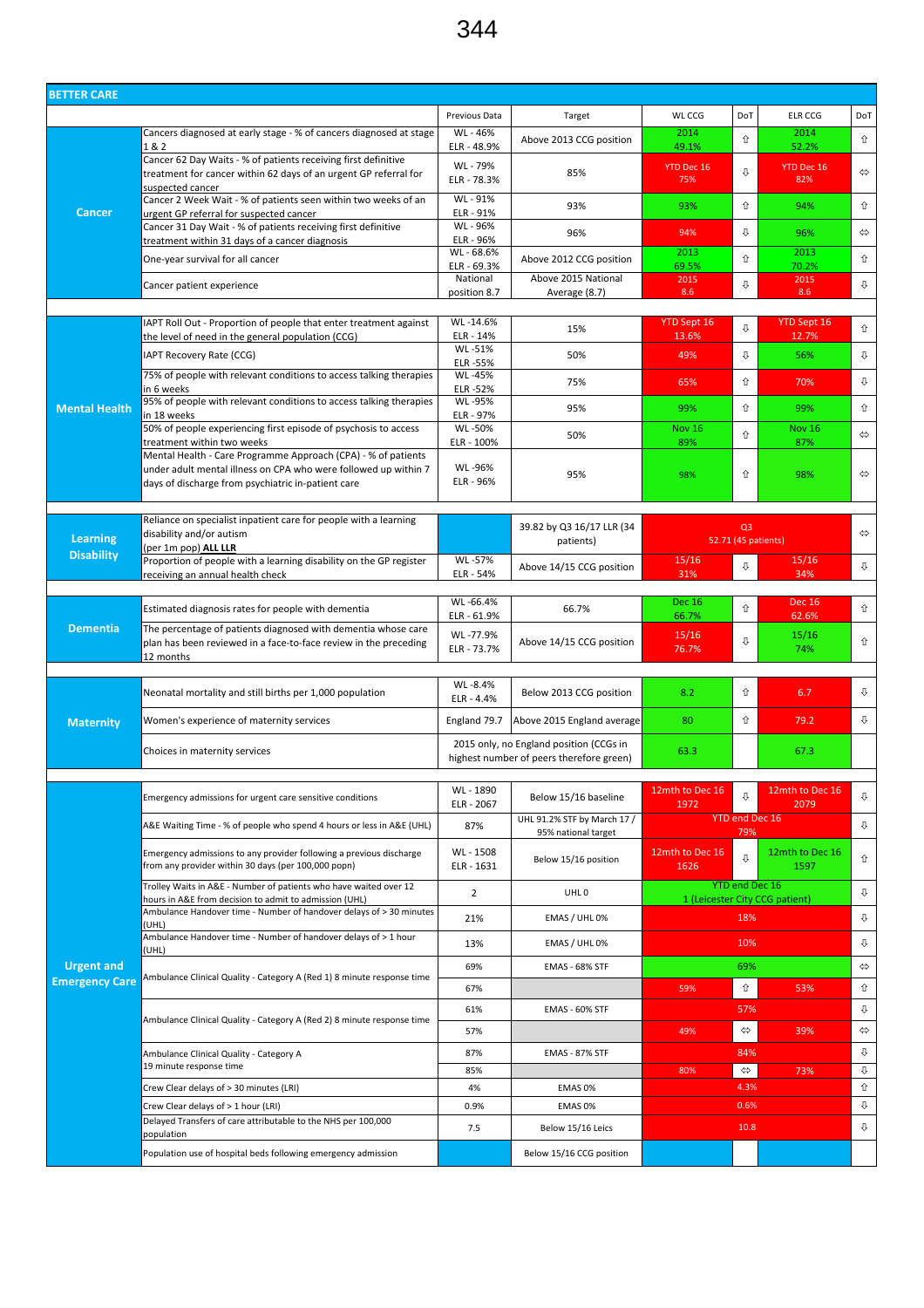| <b>BETTER CARE (continued)</b> |                                                                                                                                        |                                  |                                          |                                                                                                                                                           |                      |                                                                                                                                                          |                   |  |  |  |
|--------------------------------|----------------------------------------------------------------------------------------------------------------------------------------|----------------------------------|------------------------------------------|-----------------------------------------------------------------------------------------------------------------------------------------------------------|----------------------|----------------------------------------------------------------------------------------------------------------------------------------------------------|-------------------|--|--|--|
|                                |                                                                                                                                        | Previous Data                    | Target                                   | WL CCG                                                                                                                                                    | <b>DoT</b>           | <b>ELR CCG</b>                                                                                                                                           | DoT               |  |  |  |
|                                | Management of long term conditions (Unplanned hospitalisation<br>for chronic ambulatory care sensitive conditions per 100,000<br>popn) | WL-767<br>ELR - 807              | Below 15/16 CCG position                 | 12mths to Dec 16<br>692                                                                                                                                   | ⇑                    | 12mths to Dec 16<br>713                                                                                                                                  | 介                 |  |  |  |
|                                | Patient experience of GP services                                                                                                      | WL - 85%<br>ELR - 84%            | Equal to or above Jan 16 CCG<br>position | 85% (July 16)                                                                                                                                             | $\Leftrightarrow$    | 84% (July 16)                                                                                                                                            | $\Leftrightarrow$ |  |  |  |
| <b>Primary Medical</b><br>Care | Primary care access                                                                                                                    |                                  | Full provision of 100% by<br>April 19    | 48% (23 out of 48<br>practices) - partial<br>provision for<br>extended access<br>52% (25 out of 48<br>practices) - no<br>provision for<br>extended access |                      | 90% (28 out of 31<br>practices) - partial<br>provision for<br>extended access<br>10% (3 out of 31<br>practices) - no<br>provision for<br>extended access |                   |  |  |  |
|                                | Primary care workforce<br>Number of GPs and Practice Nurses (full-time equivalent) per<br>1,000 weighted patients by CCG               | Sept 15<br>WL-1.03<br>ELR - 1.19 | Higher than or equal to Sept<br>15       | Oct 16<br>1.03                                                                                                                                            | $\Leftrightarrow$    | Oct 16<br>1.23                                                                                                                                           | 介                 |  |  |  |
|                                | Patients waiting 18 weeks or less from referral to hospital<br>treatment - RTT - Incompletes (CCG)                                     | WL - 95%<br>ELR - 94%            | 92%                                      | YTD Dec 16<br>92.6%                                                                                                                                       | $\Leftrightarrow$    | YTD Dec 16<br>92.5%                                                                                                                                      | $\Leftrightarrow$ |  |  |  |
| <b>Elective Access</b>         | No. of 52 Week Waiters - UHL only                                                                                                      | 227                              | $\Omega$                                 |                                                                                                                                                           | <b>Dec 16</b><br>UHL | 15 Orthodontics and 9 WL & ELR patients at                                                                                                               | $\hat{v}$         |  |  |  |
|                                | Diagnostic Test Waiting Time < 6 weeks (CCG)                                                                                           | WL-95.4%<br>ELR - 94.5%          | 99%                                      | YTD Dec 16<br>99.3%                                                                                                                                       | $\Leftrightarrow$    | YTD Dec 16<br>99.2%                                                                                                                                      | $\Leftrightarrow$ |  |  |  |
|                                | Cancelled Operations - % of patients re-admitted within 28 days of<br>cancelled op (UHL)                                               | 96.2%<br>49 pts                  | 100%                                     | 86.5%<br>(All patients at UHL)                                                                                                                            |                      |                                                                                                                                                          |                   |  |  |  |
| <b>Dental</b>                  | Patient experience of NHS dental services                                                                                              | WL - 86%<br><b>ELR - 87%</b>     | Above Jan 16 position                    | 89%                                                                                                                                                       | ⇑                    | 83%                                                                                                                                                      | ⇩                 |  |  |  |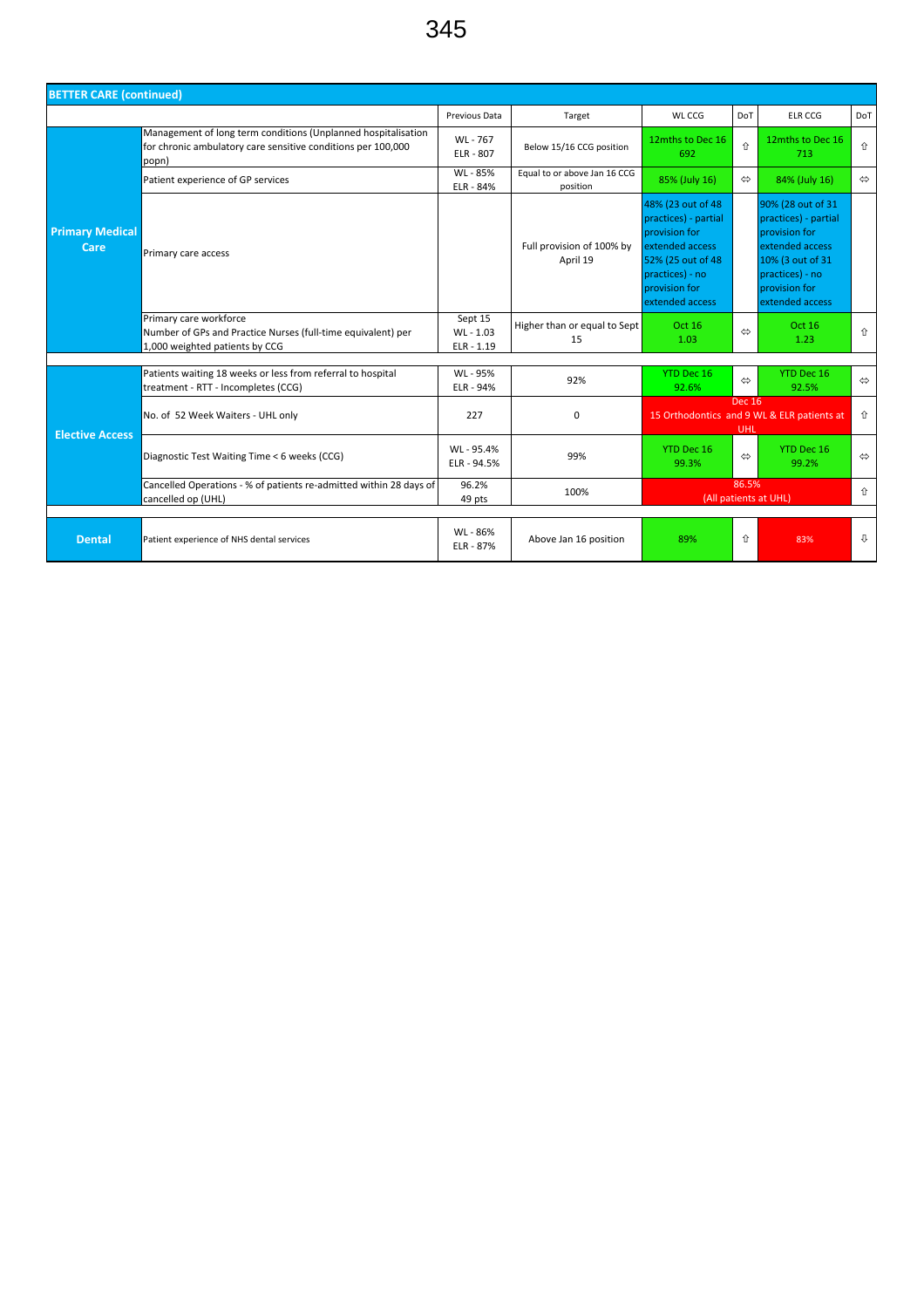## 346

| PERFORMANCE ASSURANCE FRAMEWORK 2015/16<br><b>WEST LEICESTERSHIRE CLINICAL COMMISSIONING GROUP</b> |                                                                                                                                    |        |                                              |                                                |                                    |                                                                               |  |  |  |  |  |  |
|----------------------------------------------------------------------------------------------------|------------------------------------------------------------------------------------------------------------------------------------|--------|----------------------------------------------|------------------------------------------------|------------------------------------|-------------------------------------------------------------------------------|--|--|--|--|--|--|
| <b>QUALITY DASHBOARD</b>                                                                           |                                                                                                                                    |        |                                              |                                                |                                    |                                                                               |  |  |  |  |  |  |
| <b>Indicator</b>                                                                                   | <b>Baselin</b><br>Period<br>$\omega$<br><b>Description</b>                                                                         |        | Baselin<br>$\pmb{\omega}$                    | 2014/1<br><b>Target</b>                        | Period<br>Latest                   | Ê                                                                             |  |  |  |  |  |  |
| EBS6                                                                                               | No patient has to tolerate an urgent<br>operation being cancelled for the<br>second time - UHL only                                | 15/16  | Zero Tolerance                               | Zero tolerance                                 | YTD Dec 16                         | 3 in November                                                                 |  |  |  |  |  |  |
| EBS1                                                                                               | Mixed Sex Accommodation (MSA)<br><b>Breaches</b>                                                                                   | 15/16  | 6                                            | Zero Tolerance                                 | YTD Dec 16                         | 4 in June, 1 in July, 2 in Aug, 20 in Sept<br>7 in Oct, 1 in Nov<br>14 in Dec |  |  |  |  |  |  |
| Domain 3.1i<br>Domain 3.1ii<br>Domain 3.1iii<br>Domain 3.1iv                                       | PROMS - Total health gain by patients<br>(i) hip replacement<br>(ii) knee replacement<br>(iii) groin hernia<br>(iv) varicose veins | 14/15  | 0.431<br>0.326<br>0.073<br>0 (Insignificant) | Above baseline                                 | 15/16<br>provisional due<br>May 17 |                                                                               |  |  |  |  |  |  |
|                                                                                                    | Serious Incidents - UHL all patients                                                                                               | 15/16  | <b>UHL 49</b>                                | less than or equal<br>to 49 by end of<br>16/17 | YTD Dec 16                         | <b>UHL30</b>                                                                  |  |  |  |  |  |  |
| Domain 5.2i                                                                                        | Health acquired infection<br>(HCAI)<br>measure (MRSA) UHL                                                                          | 15/16  | $\mathbf{1}$                                 | Zero Tolerance                                 | YTD Dec 16                         | $\mathbf{1}$                                                                  |  |  |  |  |  |  |
| Domain 5.2ii                                                                                       | Health acquired infection<br>(HCAI)<br>measure (CDIFF) UHL                                                                         | 15/16  | 60                                           | 61                                             | YTD Dec 16                         | 43                                                                            |  |  |  |  |  |  |
|                                                                                                    | Number of category 2 pressure ulcers                                                                                               | 15/16  | 89                                           | <= 7 per month                                 | Dec-16                             | 5                                                                             |  |  |  |  |  |  |
| Domain 5.3                                                                                         | Number of category 3 pressure ulcers                                                                                               | 15/16  | 33                                           | <= 4 per month                                 | Dec-16                             | 2 <sup>1</sup>                                                                |  |  |  |  |  |  |
|                                                                                                    | Number of category 4 pressure ulcers                                                                                               | 15/16  | $\mathbf{1}$                                 | $\Omega$                                       | Dec-16                             | $\overline{0}$                                                                |  |  |  |  |  |  |
|                                                                                                    | <b>OTHER QUALITY INDICATORS</b>                                                                                                    |        |                                              |                                                |                                    |                                                                               |  |  |  |  |  |  |
| QUAL1                                                                                              | Safety Thermometer - Harm Free                                                                                                     | Mar-16 | 94.4%                                        | $Red = < 92%$                                  | Dec-16                             | 94.1%                                                                         |  |  |  |  |  |  |
| QUAL2                                                                                              | Safety Thermometer - New Pressure<br><b>Ulcers</b>                                                                                 | Mar-16 | 22                                           | RAG based on<br>previous month                 | Dec-16                             | 21                                                                            |  |  |  |  |  |  |
| QUAL3                                                                                              | All falls reported per 1000 bed stays<br>for patients >65years                                                                     | 15/16  | 5.4                                          | < 5.5                                          | Dec-16                             | 5.7                                                                           |  |  |  |  |  |  |
| QUAL4                                                                                              | Safety Thermometer - Catheters &<br>New UTIs                                                                                       | Mar-16 | $\mathbf{1}$                                 | RAG based on<br>previous month                 | Dec-16                             | $\overline{0}$                                                                |  |  |  |  |  |  |
| QUAL5                                                                                              | New Venous Thromboembolism (VTE)                                                                                                   | Mar-16 | 8                                            | RAG based on<br>previous month                 | Dec-16                             | 5.                                                                            |  |  |  |  |  |  |
| QUAL6                                                                                              | <b>Never Events</b>                                                                                                                | 15/16  | $\overline{2}$                               | $\mathbf 0$                                    | YTD Dec 16                         | $\overline{2}$<br>(1 Nov 16, 1 July 16)                                       |  |  |  |  |  |  |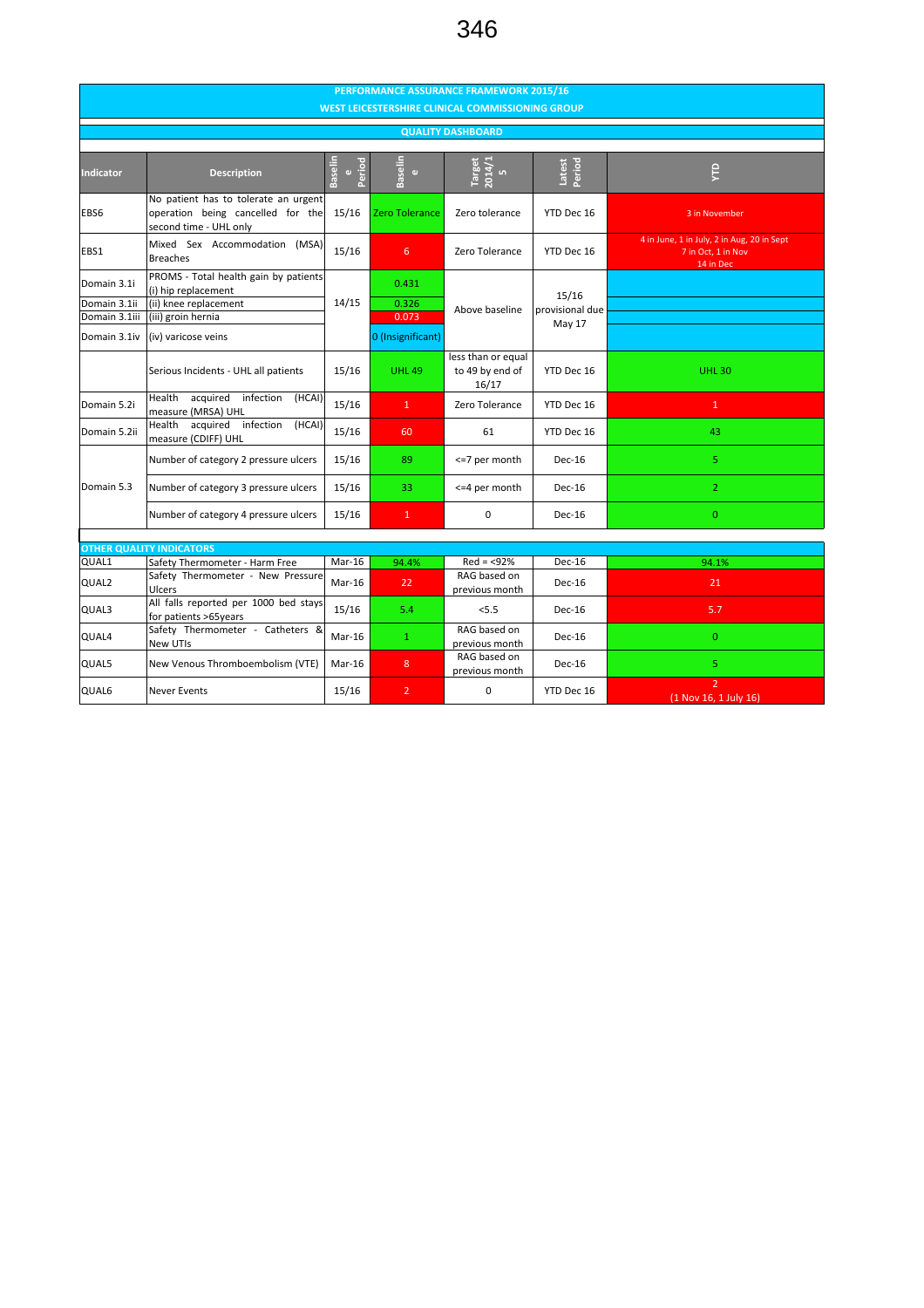|   | LEICESTERSHIRE MENTAL HEALTH DASHBOARD<br>West Leicestershire CCG and East Leicestershire & Rutland CCG Performance                                                                           |                                |                      |                               |                                                                                                                                                                                            |                                                                                                                                                                                   |               |                         |                                                                                             |          |        |                        |               |                                                                                                                                                                                                     |                                                                                                                                                                                   |                        |                               |               |                                                                                               |               |               |                     |          |        |                                                             |       |                               |
|---|-----------------------------------------------------------------------------------------------------------------------------------------------------------------------------------------------|--------------------------------|----------------------|-------------------------------|--------------------------------------------------------------------------------------------------------------------------------------------------------------------------------------------|-----------------------------------------------------------------------------------------------------------------------------------------------------------------------------------|---------------|-------------------------|---------------------------------------------------------------------------------------------|----------|--------|------------------------|---------------|-----------------------------------------------------------------------------------------------------------------------------------------------------------------------------------------------------|-----------------------------------------------------------------------------------------------------------------------------------------------------------------------------------|------------------------|-------------------------------|---------------|-----------------------------------------------------------------------------------------------|---------------|---------------|---------------------|----------|--------|-------------------------------------------------------------|-------|-------------------------------|
|   | CCG Improvement & Assessment Framework 16/17<br>Indicator                                                                                                                                     |                                |                      |                               |                                                                                                                                                                                            |                                                                                                                                                                                   |               | West Leicestershire CCG |                                                                                             |          |        |                        |               |                                                                                                                                                                                                     | East Leicestershire & Rutland CCG                                                                                                                                                 |                        |                               |               |                                                                                               |               |               |                     |          |        |                                                             |       |                               |
|   | <b>Indicator Description</b>                                                                                                                                                                  | Latest<br>Baseline<br>Positior | Outturn/<br>Standard |                               | Apr-16                                                                                                                                                                                     | <b>May-16</b>                                                                                                                                                                     | <b>Jun-16</b> | Jul-16                  | <b>Aug-16</b>                                                                               | Sep-16   | Oct-16 | <b>Nov-16</b>          | <b>Dec-16</b> | <b>YTD</b>                                                                                                                                                                                          |                                                                                                                                                                                   |                        | Standard<br>Target            | <b>Apr-16</b> | May-16                                                                                        | <b>Jun-16</b> | $Jul-16$      | Aug-16              | $Sep-16$ | Oct-16 | Nov-16 Dec-16                                               |       | <b>YTD</b>                    |
|   | IAPT Roll Out - Proportion of people that<br>enter treatment against the level of need in<br>the general population (CCG)                                                                     | 15/16                          | 14.6%                | 15%<br>(3.75% per<br>quarter) | 14.3%                                                                                                                                                                                      | 13.5%                                                                                                                                                                             | 12.2%         | 13.9%                   | 13.7%                                                                                       | 14.3%    |        |                        |               | <b>YTD Sept</b><br>16<br>13.6%                                                                                                                                                                      | 15/16                                                                                                                                                                             | 14%                    | 15%<br>(3.75% per<br>quarter) | 13.1%         | 13.7%                                                                                         | 10.2%         | 12.4%         | 13.5%               | 13.5%    |        |                                                             |       | <b>YTD Sep</b><br>16<br>12.7% |
|   | IAPT Recovery Rate (CCG)<br>75% of people with relevant conditions to                                                                                                                         | 15/16                          | 51%                  | 50%                           | 57%                                                                                                                                                                                        | 52%                                                                                                                                                                               | 43%           | 49%                     | 47%                                                                                         | 44%      |        |                        |               | 49%                                                                                                                                                                                                 | 15/16                                                                                                                                                                             | 55%                    | 50%                           | 57%           | 54%                                                                                           | 61%           | $54\%$        | 59%                 | 48%      |        |                                                             |       | 56%                           |
|   | access talking therapies in 6 weeks                                                                                                                                                           | 15/16                          | 45%                  | 75%                           | 65%                                                                                                                                                                                        | 65%                                                                                                                                                                               | 63%           | 63%                     | 66%                                                                                         | 70%      |        |                        |               | 65%                                                                                                                                                                                                 | 15/16                                                                                                                                                                             | 52%                    | 75%                           | 74%           | 75%                                                                                           | 67%           | 69%           | 69%                 | 65%      |        |                                                             |       | 70%                           |
|   | 95% of people with relevant conditions to<br>access talking therapies in 18 weeks                                                                                                             | 15/16                          | 95%                  | 95%                           | 99%                                                                                                                                                                                        | 99%                                                                                                                                                                               | 98%           | 100%                    | 100%                                                                                        |          |        |                        |               | 99%                                                                                                                                                                                                 | 15/16                                                                                                                                                                             | 97%                    | 95%                           | 99%           | 99%                                                                                           | 98%           | 100%          | 100%                |          |        |                                                             |       | 99%                           |
|   | 50% of people experiencing first episode of<br>psychosis to access treatment within two<br>weeks                                                                                              | 15/16                          | 50%<br>(3/6)         | 50%                           | No.<br>patients                                                                                                                                                                            | 67%                                                                                                                                                                               | 75%           | 100%                    | 100%                                                                                        | 100%     | 100%   | 90%                    |               | Nov 16<br>89%                                                                                                                                                                                       | 15/16                                                                                                                                                                             | .00%<br>(4/4)<br>eb 10 | 50%                           | 100%          | 100%                                                                                          | 0%            | 100%          | 100%                | 100%     | 75%    | 100%                                                        |       | <b>Nov 16</b><br>87%          |
|   | Children & young people's mental health<br>services transformation                                                                                                                            |                                |                      |                               |                                                                                                                                                                                            | 85% compliance with a self-assessed list of minimum service expectations for C&YP MH,                                                                                             |               |                         | <b>Meeting expectations (Oct 16)</b><br>weighted to reflect preparedness for transformation |          |        |                        |               |                                                                                                                                                                                                     | Requires Improvement (OCT-16)<br>35% compliance with a self-assessed list of minimum service expectations for C&YP MH, weighted to reflect preparedness for<br>transformation     |                        |                               |               |                                                                                               |               |               |                     |          |        |                                                             |       |                               |
|   | Crisis care & liaison mental health services<br>transformation                                                                                                                                |                                |                      |                               |                                                                                                                                                                                            | Requires Improvement (Oct 16)<br>48% compliance with a self-assessed list of minimum service expectations for Crisis Care,<br>weighted to reflect preparedness for transformation |               |                         |                                                                                             |          |        |                        |               |                                                                                                                                                                                                     | Requires Improvement (OCT-16)<br>48% compliance with a self-assessed list of minimum service expectations for Crisis Care, weighted to reflect preparedness for<br>transformation |                        |                               |               |                                                                                               |               |               |                     |          |        |                                                             |       |                               |
|   | Out of area placements for acute mental<br>health inpatient care - transformation                                                                                                             |                                |                      |                               | Mostly meeting expectations<br>75% compliance with a self-assessed list of minimum service expectations for Out of Area<br>Placements, weighted to reflect preparedness for transformation |                                                                                                                                                                                   |               |                         |                                                                                             |          |        |                        |               | Mostly meeting expectations (OCT-16)<br>75% compliance with a self-assessed list of minimum service expectations for Out of Area Placements, weighted to reflect<br>preparedness for transformation |                                                                                                                                                                                   |                        |                               |               |                                                                                               |               |               |                     |          |        |                                                             |       |                               |
|   | Mental Health - Care Programme Approach<br>(CPA) - % of patients under adult mental<br>illness on CPA who were followed up within<br>7 days of discharge from psychiatric in-<br>patient care | 15/16                          | 96%                  | 95%                           | 96%                                                                                                                                                                                        | 100%                                                                                                                                                                              | 97%           | 100%                    | 95%                                                                                         | 100%     | 98%    | 100%                   |               | 98%                                                                                                                                                                                                 |                                                                                                                                                                                   | 15/16 96.1%            | 95%                           | 100%          | 100%                                                                                          | 100%          | 100%          | 95%                 | 100%     | 95%    | 91%                                                         |       | 98%                           |
|   | <b>Indicator Description</b>                                                                                                                                                                  | Latest<br>Baselin<br>Positio   | Outturn/<br>Standard | Standard/<br>Target           | Apr-16                                                                                                                                                                                     | $May-16$                                                                                                                                                                          | $Jun-16$      | $Jul-16$                | Aug-16                                                                                      | $Sep-16$ | Oct-16 | <b>Nov-16</b>          | <b>Dec-16</b> | <b>YTD</b>                                                                                                                                                                                          |                                                                                                                                                                                   |                        | Standard<br>Target            | Apr-16        | <b>May-16</b>                                                                                 | <b>Jun-16</b> | <b>Jul-16</b> | Aug-16              | $Sep-16$ | Oct-16 | Nov-16 Dec-16                                               |       | <b>YTD</b>                    |
| ä | Reliance on specialist inpatient care for                                                                                                                                                     |                                |                      |                               |                                                                                                                                                                                            | 45.68                                                                                                                                                                             |               |                         | 43.34                                                                                       |          |        | 39.82                  |               |                                                                                                                                                                                                     |                                                                                                                                                                                   |                        |                               |               | 45.68                                                                                         |               |               | 43.34               |          |        | 39.82                                                       |       |                               |
|   | people with a learning disability and/or<br>autism (per 1m pop) LLR total                                                                                                                     |                                |                      | 2016/17                       |                                                                                                                                                                                            | 52.71<br>45 patients across all LLR, 17 of<br>which from WL                                                                                                                       |               |                         | 54<br>49 patients across all LLR, 15 of 45 patients across all LLR, 17 of<br>which from WL  |          |        | 52.71<br>which from WL |               |                                                                                                                                                                                                     |                                                                                                                                                                                   |                        | 2016/17                       |               | 52.71<br>45 patients across all LLR, 17 of 49 patients across all LLR, 15 of<br>which from WL |               |               | 54<br>which from WL |          |        | 52.71<br>45 patients across all LLR, 17 of<br>which from WL |       |                               |
|   | Proportion of people with a learning<br>disability on the GP register receiving an<br>annual health check                                                                                     | 14/15                          | 57%                  | Above<br>14/15<br>levels      |                                                                                                                                                                                            |                                                                                                                                                                                   |               |                         | 31% (15/16)                                                                                 |          |        |                        |               |                                                                                                                                                                                                     | 14/15                                                                                                                                                                             | 54%                    | Above<br>14/15 levels         |               |                                                                                               |               |               | 34% (15/16)         |          |        |                                                             |       |                               |
|   | <b>Indicator Description</b>                                                                                                                                                                  | later<br>Base                  | Outturn/<br>Standarc | andard <sub>/</sub><br>Target | Apr-16                                                                                                                                                                                     | $May-16$                                                                                                                                                                          | $Jun-16$      | $Jul-16$                | Aug-16                                                                                      | $Sep-16$ | Oct-16 | <b>Nov-16</b>          | <b>Dec-16</b> | <b>YTD</b>                                                                                                                                                                                          |                                                                                                                                                                                   |                        | andarc<br>Target              | <b>Apr-16</b> | <b>May-16</b>                                                                                 | Jun-16        | Jul-16        | Aug-16              | $Sep-16$ | Oct-16 | Nov-16 Dec-16                                               |       | <b>YTD</b>                    |
|   | Estimated diagnosis rates for people with<br>dementia                                                                                                                                         | 15/16                          | 66.4%                | 66.7%                         | 64.2%                                                                                                                                                                                      | 63.7%                                                                                                                                                                             | 63.6%         | 63.6%                   | 64.0%                                                                                       | 64.8%    | 65.8%  | 66.3%                  | 66.7%         |                                                                                                                                                                                                     | 15/16                                                                                                                                                                             | 51.99                  | 66.7%                         | 60.5%         | 60.3%                                                                                         | 61.6%         | 61.9%         | 62.6%               | 62.8%    | 62.8%  | 63.3%                                                       | 63.0% |                               |
|   | The percentage of patients diagnosed with<br>dementia whose care plan has been<br>reviewed in a face-to-face review in the<br>preceding 12 months                                             | 14/15                          | 77.9%                | Above<br>14/15<br>levels      |                                                                                                                                                                                            |                                                                                                                                                                                   |               |                         | 76.69%<br>15/16 QOF                                                                         |          |        |                        |               |                                                                                                                                                                                                     |                                                                                                                                                                                   | 14/15 73.7%            | Above<br>14/15 levels         |               |                                                                                               |               |               | 74.04%<br>15/16 QOF |          |        |                                                             |       |                               |